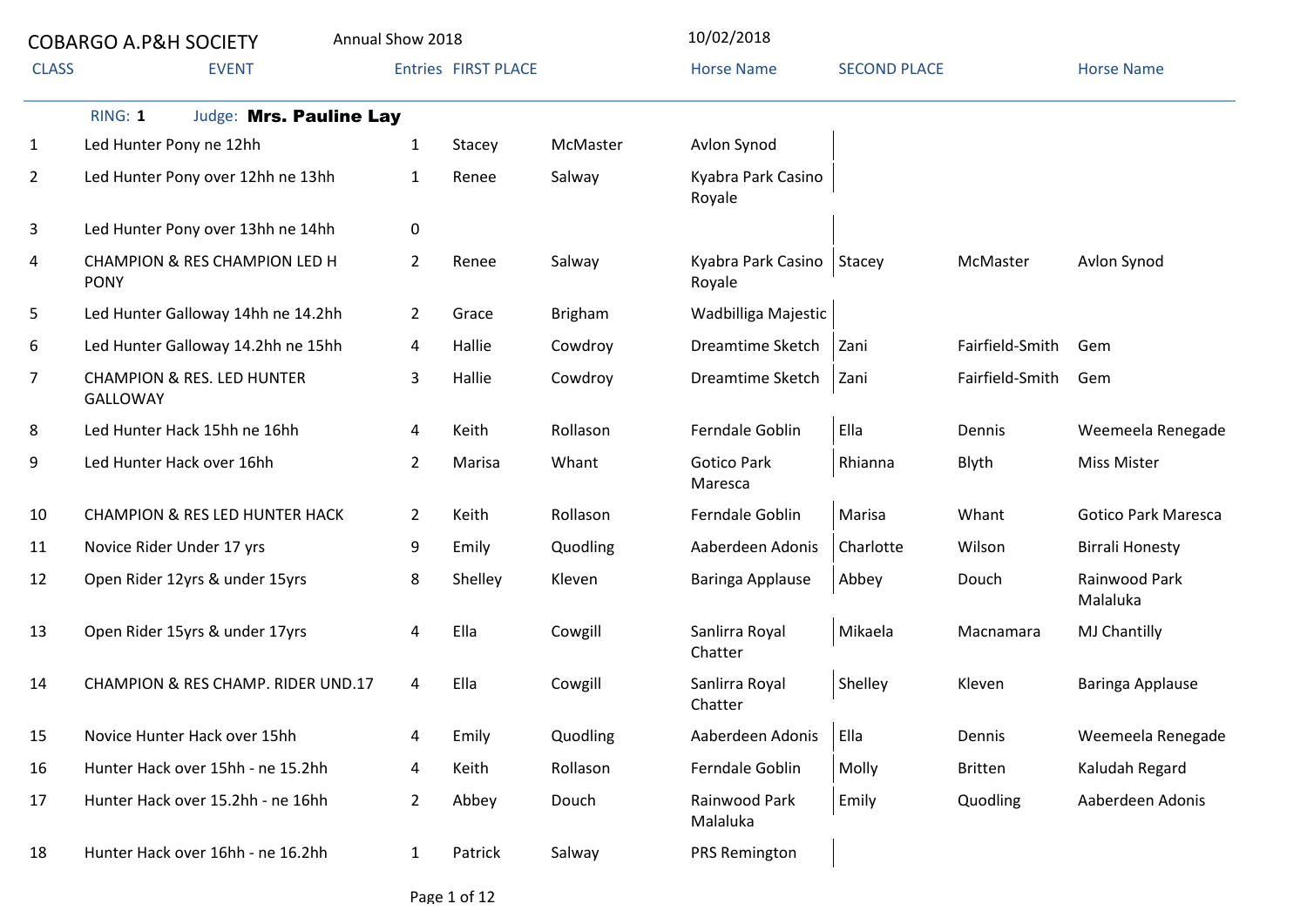| <b>CLASS</b> | <b>EVENT</b>                                    |                | <b>Entries FIRST PLACE</b> |                 | <b>Horse Name</b>                     | <b>SECOND PLACE</b> |                 | <b>Horse Name</b>          |
|--------------|-------------------------------------------------|----------------|----------------------------|-----------------|---------------------------------------|---------------------|-----------------|----------------------------|
| 19           | Hunter Hack over 16.2hh                         | $2^{\circ}$    | Rhianna                    | Blyth           | <b>Miss Mister</b>                    | Marisa              | Whant           | <b>Gotico Park Maresca</b> |
| 20           | Adults Hunter Hack - Rider over 17yrs           | 1              | Marisa                     | Whant           | <b>Gotico Park</b><br>Maresca         |                     |                 |                            |
| 21           | Childs Hunter Hack - Rider und. 17yrs           | 5              | Abbey                      | Douch           | Rainwood Park<br>Malaluka             | Grace               | <b>Bringham</b> | <b>Wadbilliga Memories</b> |
| 22           | Second Chance Hunter Hack                       | 3              | Indiana                    | White           | White Whisky                          | Ella                | Dennis          | Weemeela Renegade          |
| 23           | <b>CHAMPION &amp; RES CHAMP. HUNTER HACK</b>    | 5              | Keith                      | Rollason        | Ferndale Goblin                       | Abbey               | Douch           | Rainwood Park<br>Malaluka  |
| 24           | Novice Hunter Galloway 14hh -ne 15hh            | $\mathbf{1}$   | Zani                       | Fairfield-Smith | Gem                                   |                     |                 |                            |
| 25           | Hunter Galloway over 14hh - ne 14.2hh           | $\overline{2}$ | Ella                       | Cowgill         | Hennessy Park<br><b>First Edition</b> | Grace               | <b>Brigham</b>  | Wadbilliga Majestic        |
| 26           | Hunter Galloway over 14.2 - ne 15hh             | 3              | Shelley                    | Kleven          | Baringa Applause                      | Zani                | Fairfield-Smith | Gem                        |
| 27           | Adults Hunter Galloway - Rider over 17yrs       | 3              | Tiffany                    | Watterson       | Hardrock Tina                         | Grace               | <b>Brigham</b>  | Wadbilliga Majestic        |
| 28           | Childs Hunter Galloway - Rider und. 17yrs       | $\overline{2}$ | Shelley                    | Kleven          | Baringa Applause                      | Zani                | Fairfield-Smith | Gem                        |
| 29           | Second Chance Hunter Galloway                   | 0              |                            |                 |                                       |                     |                 |                            |
| 30           | CHAMPION & RES CHAMP. HUNTER GALL.              | 3              | Shelley                    | Kleven          | Baringa Applause                      | Zani                | Fairfield-Smith | Gem                        |
| 31           | Novice Hunter Pony 12.2hh & under               | 0              |                            |                 |                                       |                     |                 |                            |
| 32           | Hunter Pony to 11.2hh                           | 0              |                            |                 |                                       |                     |                 |                            |
| 33           | Hunter Pony over 11.2hh ne 12hh                 | $\overline{2}$ | Stacey                     | McMaster        | Avlon Synod                           | Emily               | Leahy           | Kenda Park Snow<br>Flake   |
| 34           | Hunter Pony 12hh - ne 12.2hh                    | 0              |                            |                 |                                       |                     |                 |                            |
| 35           | Childs Hunter Pony under 12.2hh - Und.<br>17yrs | 0              |                            |                 |                                       |                     |                 |                            |
| 36           | Second Chance Hunter Pony ne 12.2hh             | 0              |                            |                 |                                       |                     |                 |                            |
| 37           | <b>CHAMPION &amp; RES SMALL HUNTER PONY</b>     | $\overline{2}$ | Stacey                     | McMaster        | Avlon Synod                           | Emily               | Leahy           | Kenda Park Snow<br>Flake   |
| 38           | Novice Hunter Pony over 12.2hh                  | 0              |                            |                 |                                       |                     |                 |                            |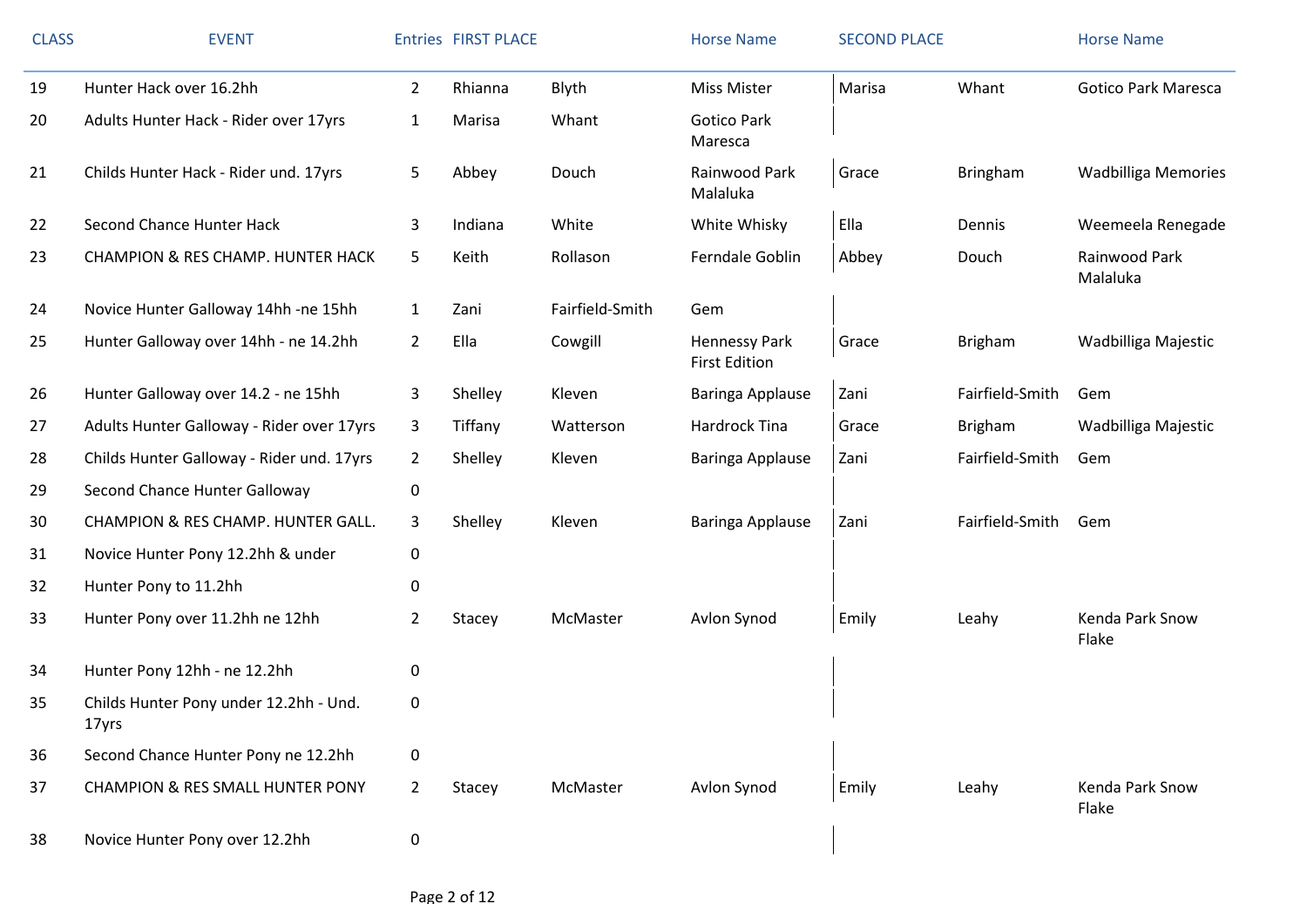| <b>CLASS</b>   | <b>EVENT</b>                                      |                | <b>Entries FIRST PLACE</b> |                 | <b>Horse Name</b>                      | <b>SECOND PLACE</b> |                | <b>Horse Name</b>                  |
|----------------|---------------------------------------------------|----------------|----------------------------|-----------------|----------------------------------------|---------------------|----------------|------------------------------------|
| 39             | Hunter Pony over 12.2hh ne 13hh                   | $2^{\circ}$    | Renee                      | Salway          | Kyabra Park Casino<br>Royale           | Shelley             | Kleven         | Amaranda Moet                      |
| 40             | Hunter Pony over 13hh- ne 13.2hh                  | 2              | Emerson                    | Armstrong       | Grouchen<br>Eddystone                  | Jordan              | Smith          | Bamborough<br>Questionaire         |
| 41             | Hunter Pony over 13.2hh - ne 14hh                 | $\overline{2}$ | <b>Brooke</b>              | <b>Bartlett</b> | Summerfield<br>Ambitions               | Cassia              | Dorrough       | Elcarim Mr Brightside              |
| 42             | Adults Hunter Pony 12.2hh ne 14hh -<br>over 17yrs | $\mathbf{1}$   | <b>Brooke</b>              | <b>Bartlett</b> | Summerfield<br>Ambitions               |                     |                |                                    |
| 43             | Childs Hunter Pony 12.2hh ne 14hh -<br>Und.17yrs  | 4              | Shelley                    | Kleven          | Amaranda Moet                          | Emerson             | Armstrong      | Grouchen Eddystone                 |
| 44             | Second Chance Hunter Pony over 12.2hh             | $\mathbf{1}$   | Jordan                     | Smith           | Bamborough<br>Questionaire             |                     |                |                                    |
| 45             | <b>CHAMPION &amp; RES LARGE HUNTER PONY</b>       | 5              | Renee                      | Salway          | Kyabra Park Casino   Shelley<br>Royale |                     | Kleven         | Amaranda Moet                      |
|                | RING: 2<br><b>Judge: James Boulton</b>            |                |                            |                 |                                        |                     |                |                                    |
| 1              | Led Hack over 15hh - ne 16hh                      | 3              | Grace                      | Bringham        | Wadbilliga<br><b>Memories</b>          | Ashleigh            | Whyman         | Hollywood Girl                     |
| $\overline{2}$ | Led Hack over 16hh                                | 3              | Sallie                     | Slater          | Mr Porter                              | Anne-Marie          | Ladhams        | Commanda Mak                       |
| 3              | <b>CHAMPION &amp; RES. LED HACK</b>               | 3              | Sallie                     | Slater          | Mr Porter                              | Grace               | Bringham       | <b>Wadbilliga Memories</b>         |
| 4              | Led Galloway over 14hh - ne 14.2hh                | 3              | Clare                      | <b>Buckley</b>  | <b>Bardot Park Regal</b><br>Prince     | Barbara             | Reeves         | <b>SH Karee</b>                    |
| 5              | Led Galloway over 14.2hh - ne 15hh                | $\mathbf{2}$   | Sallie                     | Slater          | <b>Bayview Rich List</b>               | Kate                | Otton          | <b>CP Maserati</b>                 |
| 6              | <b>CHAMPION &amp; RES. LED GALLOWAY</b>           | 3              | Sallie                     | Slater          | Bayview Rich List                      | Clare               | <b>Buckley</b> | <b>Bardot Park Regal</b><br>Prince |
| $\overline{7}$ | Novice Rider 17yrs & over                         | 0              |                            |                 |                                        |                     |                |                                    |
| 8              | Open Rider 17yrs - 25 yrs & under                 | $\mathbf{1}$   | Molly                      | <b>Britten</b>  | Kaludah Regard                         |                     |                |                                    |
| 9              | Open Rider 26yrs & over                           | 3              | Sallie                     | Slater          | Mr Porter                              | Anne-Marie          | Ladhams        | Commanda Mak                       |
| 10             | CHAMPION & RES. RIDER 17years & over              | 3              | Sallie                     | Slater          | Mr Porter                              | Molly               | <b>Britten</b> | Kaludah Regard                     |
| 11             | Novice Pony Hack 12.2 & under                     | 0              |                            |                 |                                        |                     |                |                                    |

Page 3 of 12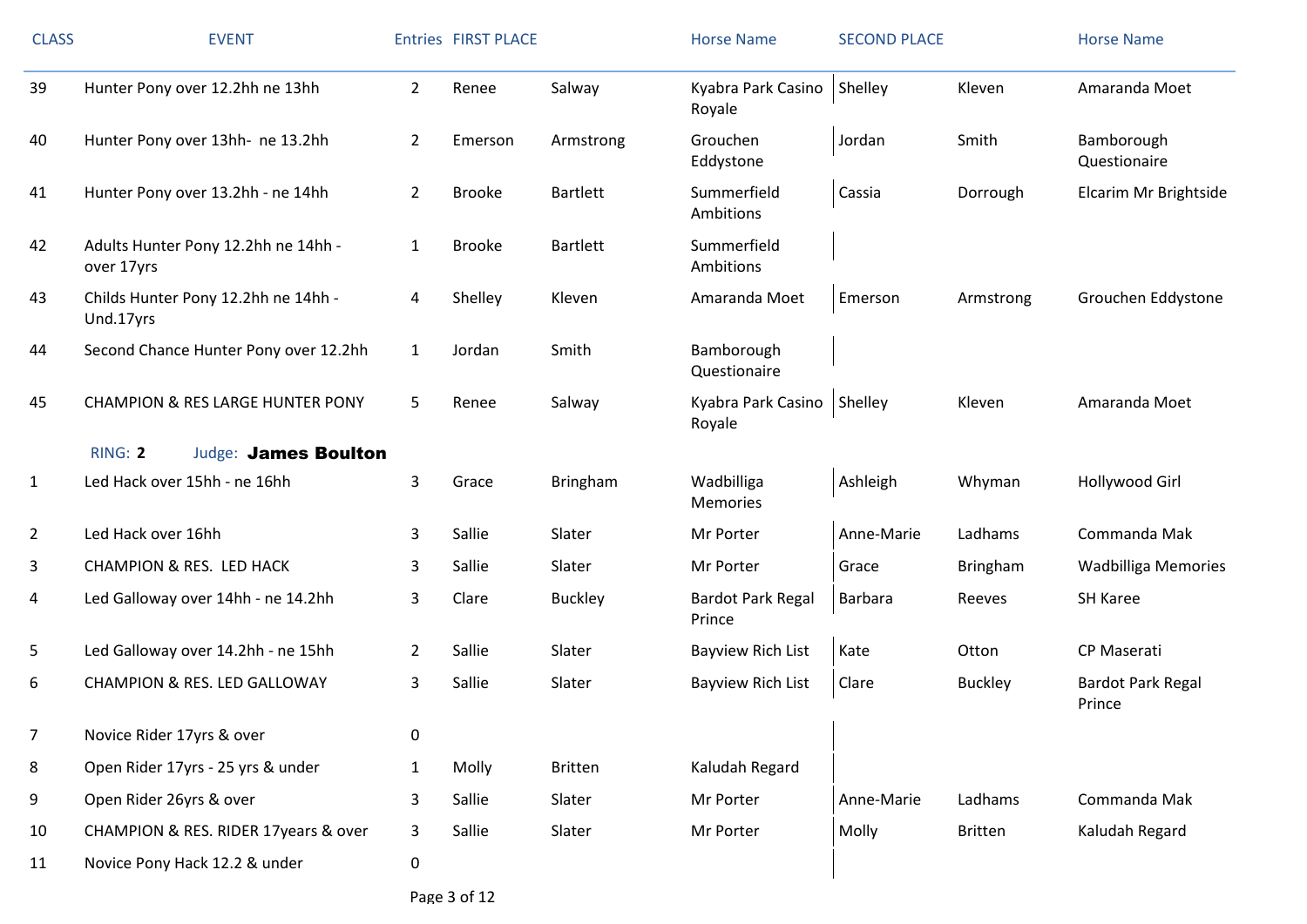| <b>CLASS</b> | <b>EVENT</b>                                 |                | <b>Entries FIRST PLACE</b> |                 | <b>Horse Name</b>                        | <b>SECOND PLACE</b> |           | <b>Horse Name</b>      |
|--------------|----------------------------------------------|----------------|----------------------------|-----------------|------------------------------------------|---------------------|-----------|------------------------|
| 12           | Open Pony Hack to 11.2hh                     | $\mathbf{1}$   | Stacey                     | McMaster        | Ferndale Park<br>Flylite                 |                     |           |                        |
| 13           | Open Pony Hack 11.2hh & ne 12hh              | 0              |                            |                 |                                          |                     |           |                        |
| 14           | Open Pony Hack 12hh & ne 12.2hh              | 0              |                            |                 |                                          |                     |           |                        |
| 15           | Childs Pony Hack und. 12.2hh-Rider<br>und.17 | 0              |                            |                 |                                          |                     |           |                        |
| 16           | Second Chance Pony Hack ne 12.2hh            | 0              |                            |                 |                                          |                     |           |                        |
| 17           | <b>CHAMPION &amp; RES. RIDDEN SMALL PONY</b> | 1              |                            |                 |                                          | Stacey              | McMaster  | Ferndale Park Flylite  |
| 18           | Novice Pony Hack over 12.2hh                 | 0              |                            |                 |                                          |                     |           |                        |
| 19           | Open Pony Hack 12.2hh & ne 13hh              | 0              |                            |                 |                                          |                     |           |                        |
| 20           | Open Pony Hack 13hh & ne 13.2hh              | 3              | Charlotte                  | Wilson          | <b>Birrali Honesty</b>                   | Dekota              | Emerton   | Roy                    |
| 21           | Open Pony Hack 13.2hh & ne 14hh              | 2              | Renee                      | Salway          | Carlingford Park<br>Supreme Court        | Cassia              | Dorrough  | <b>Bridgit</b>         |
| 22           | Adults Pony 12.2hh≠ 14hh -<br>Riderover17    | $\mathbf{1}$   | <b>Brooke</b>              | <b>Bartlett</b> | <b>Bellrose Park Royal</b><br>Show       |                     |           |                        |
| 23           | Childs Pony 12.2hh&ne14hh-Rider und17        | $\mathbf{2}$   | Dekota                     | Emerton         | Roy                                      | Charlotte           | Wilson    | <b>Birrali Honesty</b> |
| 24           | Second Chance Pony over 12.2hh               | 0              |                            |                 |                                          |                     |           |                        |
| 25           | <b>CHAMPION &amp; RES. RIDDEN LARGE PONY</b> | 4              | Renee                      | Salway          | <b>Carlingford Park</b><br>Supreme Court | Charlotte           | Wilson    | <b>Birrali Honesty</b> |
| 26           | Novice Open Galloway 14hh & ne 15hh          | 3              | Halle                      | Alcock          | <b>Gold Edition</b>                      | Olivia              | Shipton   | Zara                   |
| 27           | Open Galloway 14hh & ne 14.2hh               | 3              | Clare                      | <b>Buckley</b>  | <b>Bardot Park Regal</b><br>Prince       | Ella                | Cowgill   | Sanlirra Royal Chatter |
| 28           | Open Galloway 14.2hh & ne 15hh               | 3              | Sallie                     | Slater          | <b>Bayview Rich List</b>                 | Kate                | Otton     | CP Maserati            |
| 29           | Adults Galloway 14hh&ne15hh -rider<br>over17 | $\overline{2}$ | Kate                       | Otton           | CP Maserati                              | Barbara             | Reeves    | SH Karee               |
| 30           | Childs Galloway 14hh&ne15hh - rider<br>und17 | 4              | Abbey                      | Douch           | Rainwood Park<br>Malaluka                | Nikki               | Ainsworth | Lucas                  |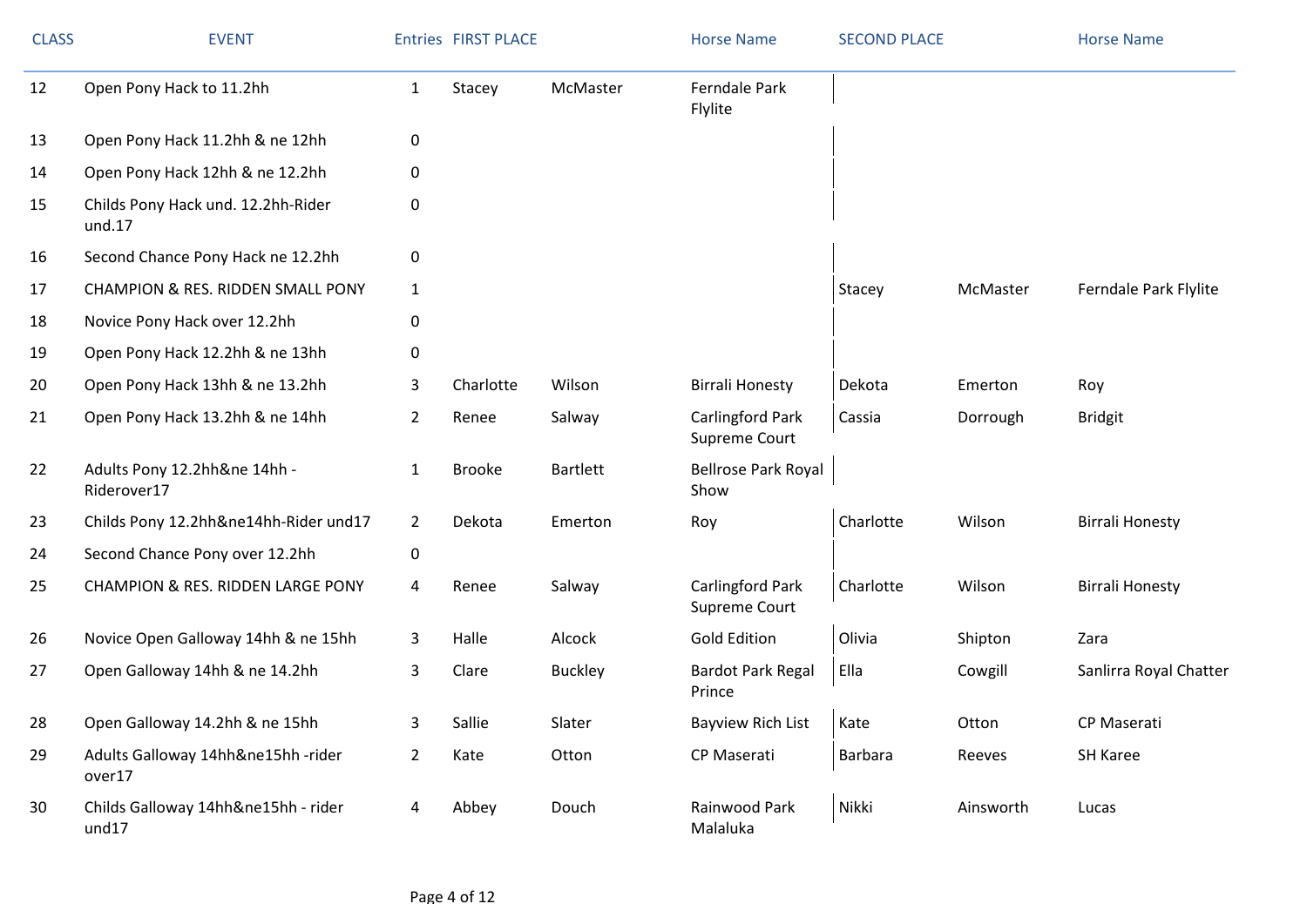| <b>CLASS</b>   | <b>EVENT</b>                                              |                | <b>Entries FIRST PLACE</b> |                 | <b>Horse Name</b>                 | <b>SECOND PLACE</b> |                | <b>Horse Name</b>           |
|----------------|-----------------------------------------------------------|----------------|----------------------------|-----------------|-----------------------------------|---------------------|----------------|-----------------------------|
| 31             | Second Chance Open Galloway                               | $2^{\circ}$    | Ella                       | Cowgill         | Sanlirra Royal<br>Chatter         | Nikki               | Ainsworth      | Lucas                       |
| 32             | <b>CHAMPION &amp; RES. OPEN RIDDEN</b><br><b>GALLOWAY</b> | 4              | Sallie                     | Slater          | <b>Bayview Rich List</b>          | Clare               | <b>Buckley</b> | Bardot Park Regal<br>Prince |
| 33             | Novice Open Hack 15hh & over                              | $\mathbf{1}$   | Elizabeth                  | Milton          | Ty Lago                           |                     |                |                             |
| 34             | Open Hack 15hh & ne 15.2hh                                | $\mathbf{1}$   | Ella                       | Cowgill         | Bayview Toy Boy                   |                     |                |                             |
| 35             | Open Hack 15.2 & ne 16hh                                  | $\mathbf{1}$   | Mikaela                    | Macnamara       | MJ Chantilly                      |                     |                |                             |
| 36             | Open Hack 16hh & ne 16.2hh                                | 4              | Jessica                    | Doyle           | Harry                             | Jacqui              | Schofield      | <b>DP Rumours</b>           |
| 37             | Open Hack over 16.2hh                                     | $\overline{2}$ | Sallie                     | Slater          | Mr Porter                         | Elizabeth           | Milton         | Ty Lago                     |
| 38             | Adults Hack over 15hh -Rider over.17 yrs                  | $\overline{2}$ | Anne-Marie                 | Ladhams         | Commanda Mak                      | Jacqui              | Schofield      | <b>DP Rumours</b>           |
| 39             | Childs Hack over 15hh - rider und.17yrs                   | $\mathbf{1}$   | Elizabeth                  | Milton          | Ty Lago                           |                     |                |                             |
| 40             | Second Chance Open Hack over 15hh                         | $\overline{2}$ | Jacqui                     | Schofield       | <b>DP Rumours</b>                 | Laura               | Golding        | <b>KT Madrid</b>            |
| 41             | <b>CHAMPION &amp; RES. OPEN RIDDEN HACK</b>               | 6              | Ella                       | Cowgill         | Bayview Toy Boy                   | Sallie              | Slater         | Mr Porter                   |
|                | RING: 3<br><b>Judge: Sherian Zuev</b>                     |                |                            |                 |                                   |                     |                |                             |
| $\mathbf{1}$   | Led Pony ne 12hh                                          | $\overline{2}$ | Stacey                     | McMaster        | Ferndale Park<br>Flylite          | Abigail             | Blyth          | Maggie                      |
| $\overline{2}$ | Led Pony over 12 - ne 13hh                                | 1              | Hallie                     | Cowdroy         | <b>Wilgo's Fairy Floss</b>        |                     |                |                             |
| 3              | Led Pony over 13 - ne 14hh                                | 3              | Renee                      | Salway          | Carlingford Park<br>Supreme Court | Charlotte           | Wilson         | <b>Birrali Honesty</b>      |
| 4              | <b>CHAMPION &amp; RESERVE LED PONY</b>                    | 4              | Renee                      | Salway          | Carlingford Park<br>Supreme Court | Charlotte           | Wilson         | <b>Birrali Honesty</b>      |
| 5              | Child Rider under 6yrs (Assisted)                         | 9              | Jemmison                   | Smith           | Pippi                             | Mia                 | Jones          | <b>Biscuit</b>              |
| 6              | Child Rider under 6yrs (Not assisted)                     | $\overline{2}$ | Isabella                   | Clifton-Collins | Charlie                           | Clancey             | Whyman         | Smily                       |
| 7              | Child Rider 6 & under 9yrs                                | 5              | Jordan                     | Smith           | Bamborough<br>Questionaire        | Arch                | Collins        | <b>Buddy</b>                |
| 8              | Child Rider 9 & under 12yrs                               | 8              | Stacey                     | McMaster        | Avlon Synod                       | Indiana             | White          | White Whisky                |
| 9              | <b>CHAMPION &amp; RESERVE RIDER UNDER</b><br>12YRS        | 3              | Stacey                     | McMaster        | Avlon Synod                       | Indiana             | White          | White Whisky                |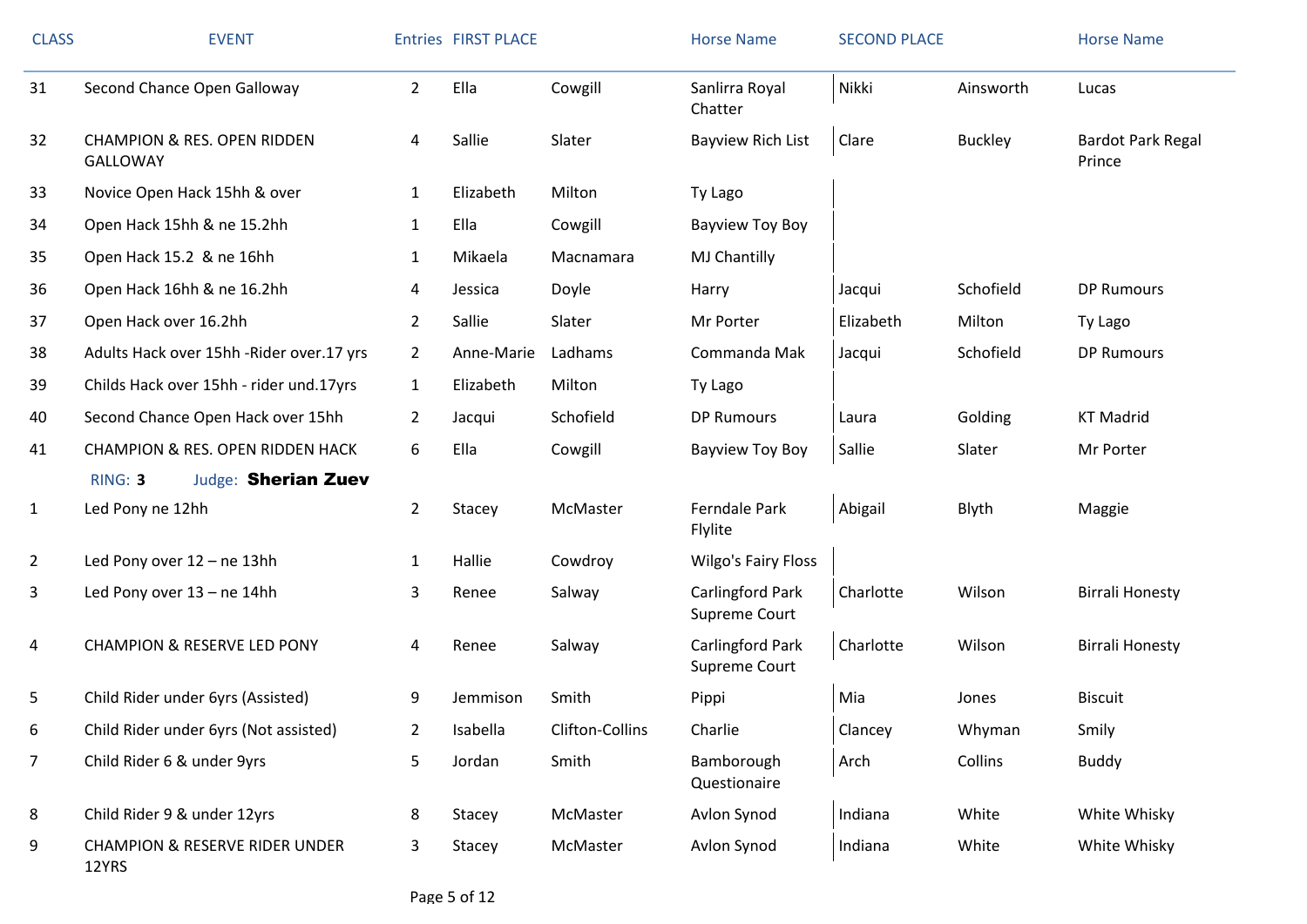| <b>CLASS</b> | <b>EVENT</b>                                               |                | <b>Entries FIRST PLACE</b> |                | <b>Horse Name</b>                  | <b>SECOND PLACE</b> |           | <b>Horse Name</b>                        |
|--------------|------------------------------------------------------------|----------------|----------------------------|----------------|------------------------------------|---------------------|-----------|------------------------------------------|
| 10           | Led Appaloosa/Palouse                                      | $\mathbf{1}$   | Mia                        | Jones          | <b>Biscuit</b>                     |                     |           |                                          |
| 11           | Led Paint / Pinto                                          | 5              | Joanne                     | Amey           | <b>Watermark The</b><br>Matchmaker | Indiana             | White     | White Whisky                             |
| 12           | Led Palomino                                               | 3              | Barbara                    | Reeves         | SH Karee                           | Maddie              | Lloyd     | Oakley                                   |
| 13           | Led Quarter Horse                                          | 0              |                            |                |                                    |                     |           |                                          |
| 14           | Led Waler                                                  | $\overline{2}$ | Bethany                    | Gersbach       | Snowy Idriess                      | Bethany             | Gersbach  | Forever Hope                             |
| 15           | Led Warmblood                                              | $\mathbf{1}$   | Grace                      | Bringham       | Wadbilliga<br><b>Memories</b>      |                     |           |                                          |
| 16           | Led Thoroughbred                                           | $\overline{2}$ | Sallie                     | Slater         | Mr Porter                          | Jacqui              | Schofield | <b>DP Rumours</b>                        |
| 17           | Led Arabian/Derivative over 14hh                           | 4              | Hallie                     | Cowdroy        | Dreamtime Sketch                   | Olivia              | Shipton   | Zara                                     |
| 18           | Led Riding Pony over height                                | $\mathbf{1}$   | Hallie                     | Cowdroy        | Dreamtime Sketch                   |                     |           |                                          |
| 19           | Led any other breed                                        | $\overline{2}$ | Maddie                     | Lloyd          | Ruby                               | Maddie              | Lloyd     | Oakley                                   |
| 20           | <b>CHAMPION &amp; RESERVE CHAMPION LED</b><br><b>BREED</b> | 6              | Sallie                     | Slater         | Mr Porter                          | Joanne              | Amey      | <b>Watermark The</b><br>Matchmaker       |
| 21           | Led APSB                                                   | $\mathbf{1}$   | Joanne                     | Amey           | Watermark The<br>Matchmaker        |                     |           |                                          |
| 22           | Led Pure Welsh (Section A B C D)                           | $\mathbf{1}$   | Stacey                     | McMaster       | Avlon Synod                        |                     |           |                                          |
| 23           | Led Part bred Welsh                                        | $\overline{2}$ | Clare                      | <b>Buckley</b> | <b>Bardot Park Regal</b><br>Prince | Janelle             | Salway    | <b>Woranora Peggotty</b>                 |
| 24           | Led Arabian/Derivative Pony                                | $\mathbf{1}$   | Janelle                    | Salway         | Woranora Peggotty                  |                     |           |                                          |
| 25           | Led Australian Saddle Pony                                 | $\overline{2}$ | Renee                      | Salway         | Carlingford Park<br>Supreme Court  | Janelle             | Salway    | <b>Woranora Peggotty</b>                 |
| 26           | Led Riding Pony                                            | 3 <sup>7</sup> | Charlotte                  | Wilson         | <b>Birrali Honesty</b>             | Renee               | Salway    | <b>Carlingford Park</b><br>Supreme Court |
| 27           | Led Shetland Pony                                          | $\overline{2}$ | Stacey                     | McMaster       | Ferndale Park<br>Flylite           | Demi                | Mitchell  | Lentara Laramie                          |
| 28           | Led any other Pony Breed                                   | 1              | Joanne                     | Amey           | <b>Watermark The</b><br>Matchmaker |                     |           |                                          |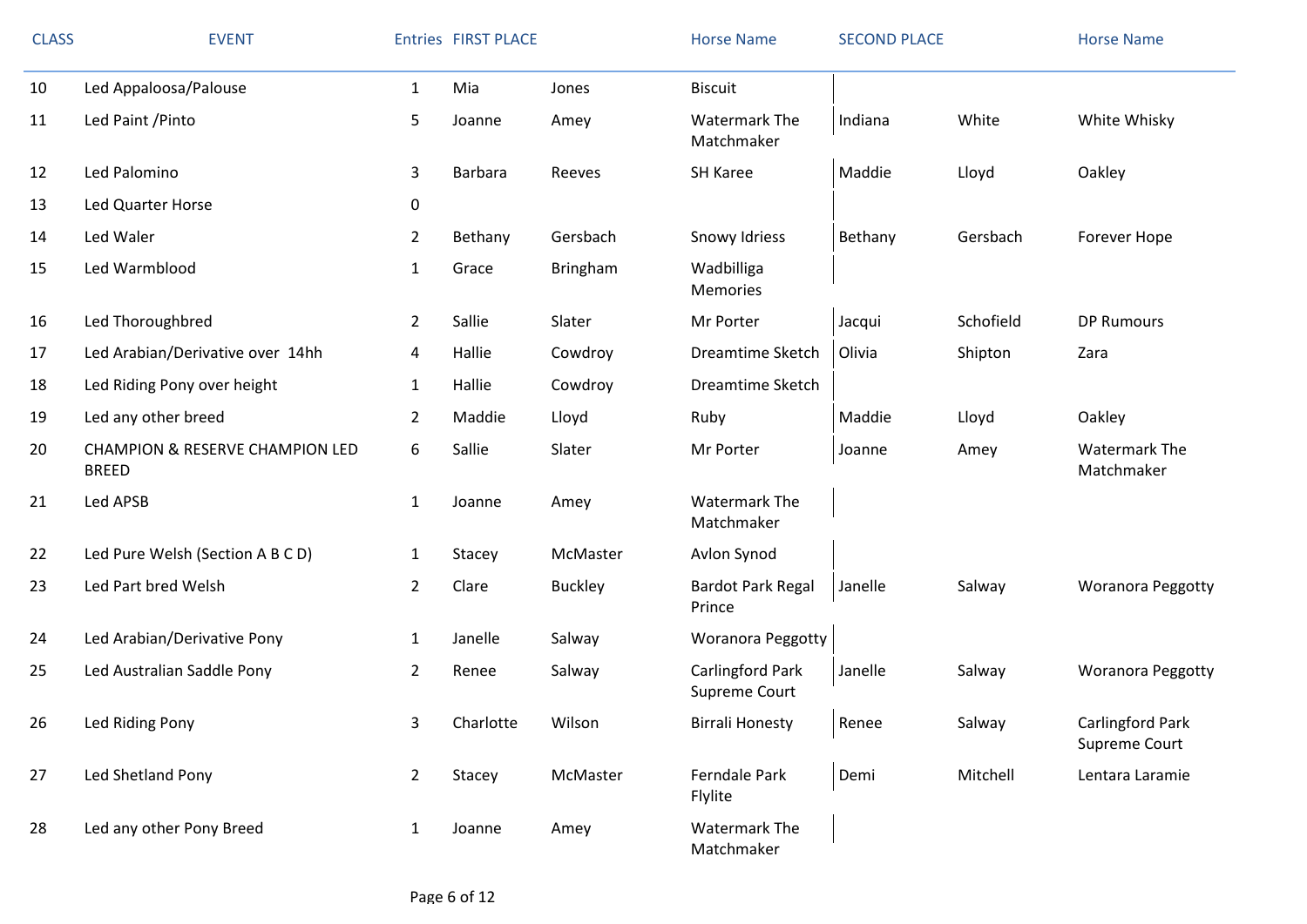| <b>CLASS</b> | <b>EVENT</b>                                              |                | <b>Entries FIRST PLACE</b> |                | <b>Horse Name</b>                  | <b>SECOND PLACE</b> |           | <b>Horse Name</b>      |
|--------------|-----------------------------------------------------------|----------------|----------------------------|----------------|------------------------------------|---------------------|-----------|------------------------|
| 29           | <b>CHAMPION &amp; RESERVE LED PONY BREED</b>              | 5              | Charlotte                  | Wilson         | <b>Birrali Honesty</b>             | Stacey              | McMaster  | Ferndale Park Flylite  |
| 30           | Ridden APSB                                               | $\mathbf{1}$   | Renee                      | Salway         | Carlingford Park<br>Supreme Court  |                     |           |                        |
| 31           | Ridden Pure Welsh (Sect A B C D)                          | 4              | Stacey                     | McMaster       | Avlon Synod                        | Emerson             | Armstrong | Grouchen Eddystone     |
| 32           | Ridden Part bred Welsh                                    | $\mathbf{1}$   | Jordan                     | Smith          | Bamborough<br>Questionaire         |                     |           |                        |
| 33           | Ridden Arabian/Derivative Pony                            | 0              |                            |                |                                    |                     |           |                        |
| 34           | Ridden ASP                                                | $\mathbf{1}$   | Charlotte                  | Wilson         | <b>Birrali Honesty</b>             |                     |           |                        |
| 35           | Ridden Riding Pony                                        | $\overline{2}$ | Clare                      | <b>Buckley</b> | <b>Bardot Park Regal</b><br>Prince | Charlotte           | Wilson    | <b>Birrali Honesty</b> |
| 36           | Ridden Shetland Pony                                      | 1              | Demi                       | Mitchell       | Lentara Laramie                    |                     |           |                        |
| 37           | Ridden any other Pony Breed                               | $\mathbf{1}$   |                            |                |                                    |                     |           |                        |
| 38           | <b>CHAMPION &amp; RESERVE RIDDEN BREED</b><br><b>PONY</b> | 5              | Clare                      | <b>Buckley</b> | <b>Bardot Park Regal</b><br>Prince | Stacey              | McMaster  | Avlon Synod            |
| 39           | Ridden Appaloosa/Palouse                                  | $\pmb{0}$      |                            |                |                                    |                     |           |                        |
| 40           | Ridden Paint/Pinto                                        | $\mathbf{1}$   | Indiana                    | White          | White Whisky                       |                     |           |                        |
| 41           | Ridden Palomino                                           | $\mathbf{1}$   | Barbara                    | Reeves         | SH Karee                           |                     |           |                        |
| 42           | <b>Ridden Quarter Horse</b>                               | 0              |                            |                |                                    |                     |           |                        |
| 43           | Ridden Waler                                              | $\mathbf{1}$   | Bethany                    | Gersbach       | Snowy Idriess                      |                     |           |                        |
| 44           | Ridden Warmblood                                          | 0              |                            |                |                                    |                     |           |                        |
| 45           | Ridden Thoroughbred                                       | 3              | Anne-Marie                 | Ladhams        | Commanda Mak                       | Jessica             | Doyle     | Harry                  |
| 46           | Ridden Arabian/Derivative over 14hh                       | 3              | Kate                       | Otton          | CP Maserati                        | Olivia              | Olsen     | Jay Jay                |
| 47           | Ridden Riding Pony over height                            | 0              |                            |                |                                    |                     |           |                        |
| 48           | Ridden any other breed                                    | $\mathbf{1}$   | Nikki                      | Ainsworth      | Lucas                              |                     |           |                        |
| 49           | <b>CHAMPION &amp; RESERVE RIDDEN BREED</b>                | 6              | Anne-Marie                 | Ladhams        | Commanda Mak                       | Kate                | Otton     | CP Maserati            |
| 50           | Off The Track-TB                                          | 3              | Sallie                     | Slater         | Mr Porter                          | Anne-Marie          | Ladhams   | Commanda Mak           |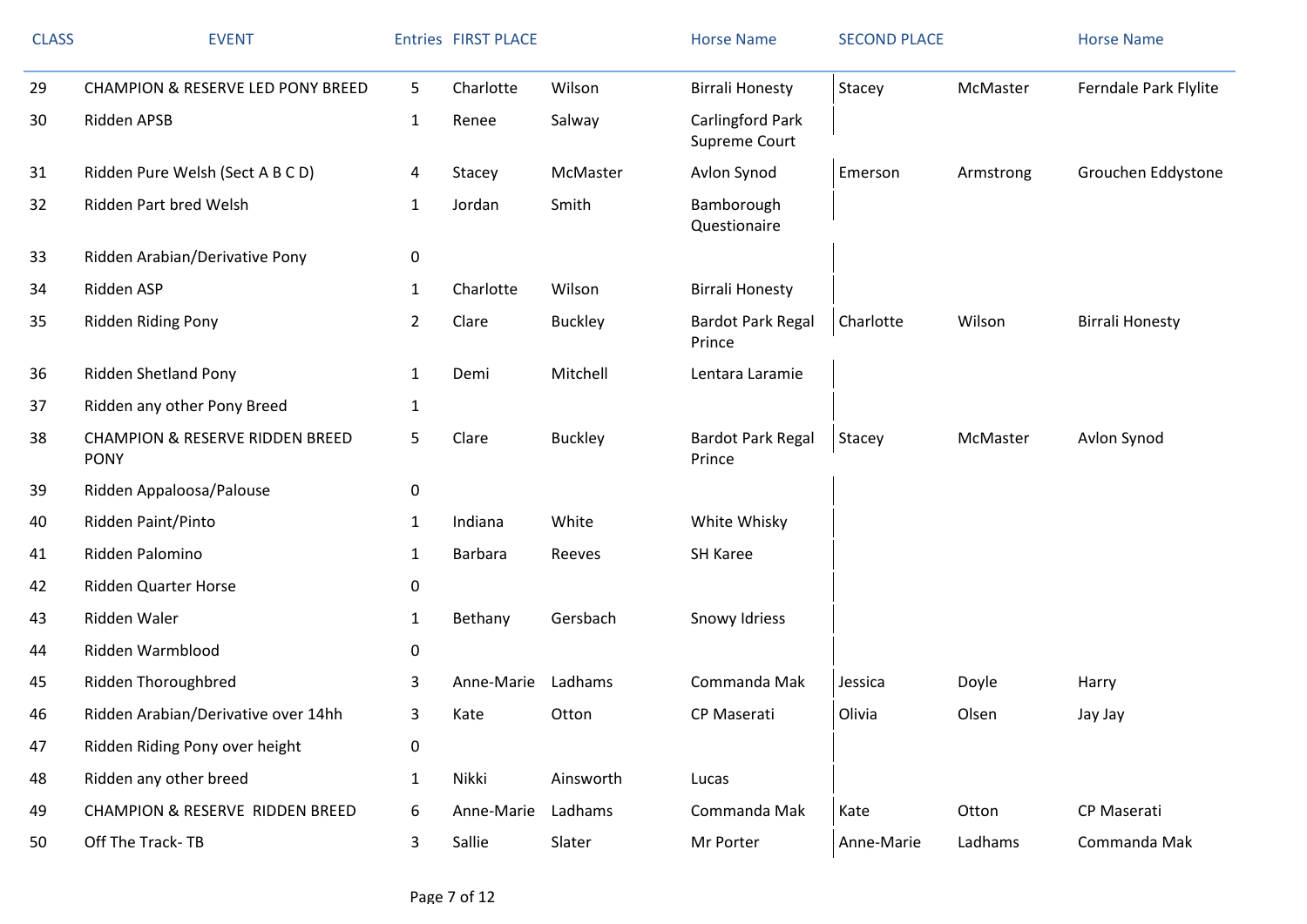| <b>CLASS</b>   | <b>EVENT</b>                                                               |                | <b>Entries FIRST PLACE</b> |                       | <b>Horse Name</b>                | <b>SECOND PLACE</b> |                | <b>Horse Name</b>                |
|----------------|----------------------------------------------------------------------------|----------------|----------------------------|-----------------------|----------------------------------|---------------------|----------------|----------------------------------|
| 51             | Off The Track - Standard Breed<br>RING: 4<br><b>Judge: Stacie McIntosh</b> | 0              |                            |                       |                                  |                     |                |                                  |
| $\mathbf{1}$   | ASH Led 3yrs & under                                                       | $\overline{2}$ | Susan                      | Leahy                 | Peak Hill Harvey                 | Susan               | Leahy          | <b>Bushgrove Spring</b><br>Flyde |
| $\overline{2}$ | ASH Led Mare 4yrs & over                                                   | 6              | Grace                      | Bringham              | Wadbilliga<br><b>Memories</b>    | Zali                | Duncan         | Remix Splash                     |
| 3              | ASH Led Gelding 4yrs & over                                                | $\overline{7}$ | Kate                       | Durrant-Curtis        | Stone Haven BB<br>King           | Shari-Rose          | Grist          | Kyam Seventh<br>Heaven           |
| 4              | ASH Led Stallion 4yrs & over                                               | $\mathbf{1}$   | M.E.                       | Otton                 | Mumbulla<br>Mantaray             |                     |                |                                  |
| 5              | <b>CHAMPION &amp; RESERVE LED ASH</b>                                      | 4              | Susan                      | Leahy                 | Peak Hill Harvey                 | Kate                | Durrant-Curtis | Stone Haven BB King              |
| 6              | <b>ASH Novice Ridden</b>                                                   | 9              | Susan                      | Leahy                 | Peak Hill Harvey                 | Tiffany             | Watterson      | Hardrock Tina                    |
| 7              | ASH 3yrs & under                                                           | $\overline{2}$ | Susan                      | Leahy                 | <b>Bushgrove Spring</b><br>Flyde | Coupar              | Woods          | <b>Sting</b>                     |
| 8              | ASH Mare 4yrs & over                                                       | 7              | Tiffany                    | Watterson             | Hardrock Tina                    | Tayla               | <b>Butcher</b> | RC Lady Jane                     |
| 9              | ASH Gelding 4yrs & over                                                    | 9              | Tiffany                    | Watterson             | Cobradah<br>Quizzmaster          |                     |                |                                  |
| 10             | <b>ASH Stallion or Colt</b>                                                | $\mathbf{1}$   | M.E.                       | Otton                 | Mumbulla<br>Mantaray             |                     |                |                                  |
| 11             | Childs ASH (Ridden by Chids Under<br>18years)                              | 7              | Kate                       | Durrant-Curtis        | Stone Haven BB<br>King           | Daniel              | Ternes-Dixon   | <b>Snowy Mountains</b><br>Lychee |
| 12             | <b>CHAMPION &amp; RESERVE RIDDEN ASH</b>                                   | 8              | Tiffany                    | Watterson             | Cobradah<br>Quizzmaster          | Tiffany             | Watterson      | Hardrock Tina                    |
| 13             | ASH Hack under 15hh                                                        | 7              | Susan                      | Leahy                 | Peak Hill Harvey                 | Tiffany             | Watterson      | Hardrock Tina                    |
| 14             | ASH Hack over 15hh                                                         | 6              | Susan                      | Leahy                 | <b>Bushgrove Spring</b><br>Flyde | Tiffany             | Watterson      | Cobradah<br>Quizzmaster          |
| 15             | Childs ASH Hack (Rider 18years and<br>Under)                               | 5              | Kate                       | <b>Durrant-Curtis</b> | Stone Haven BB<br>King           | Daniel              | Ternes-Dixon   | <b>Snowy Mountains</b><br>Lychee |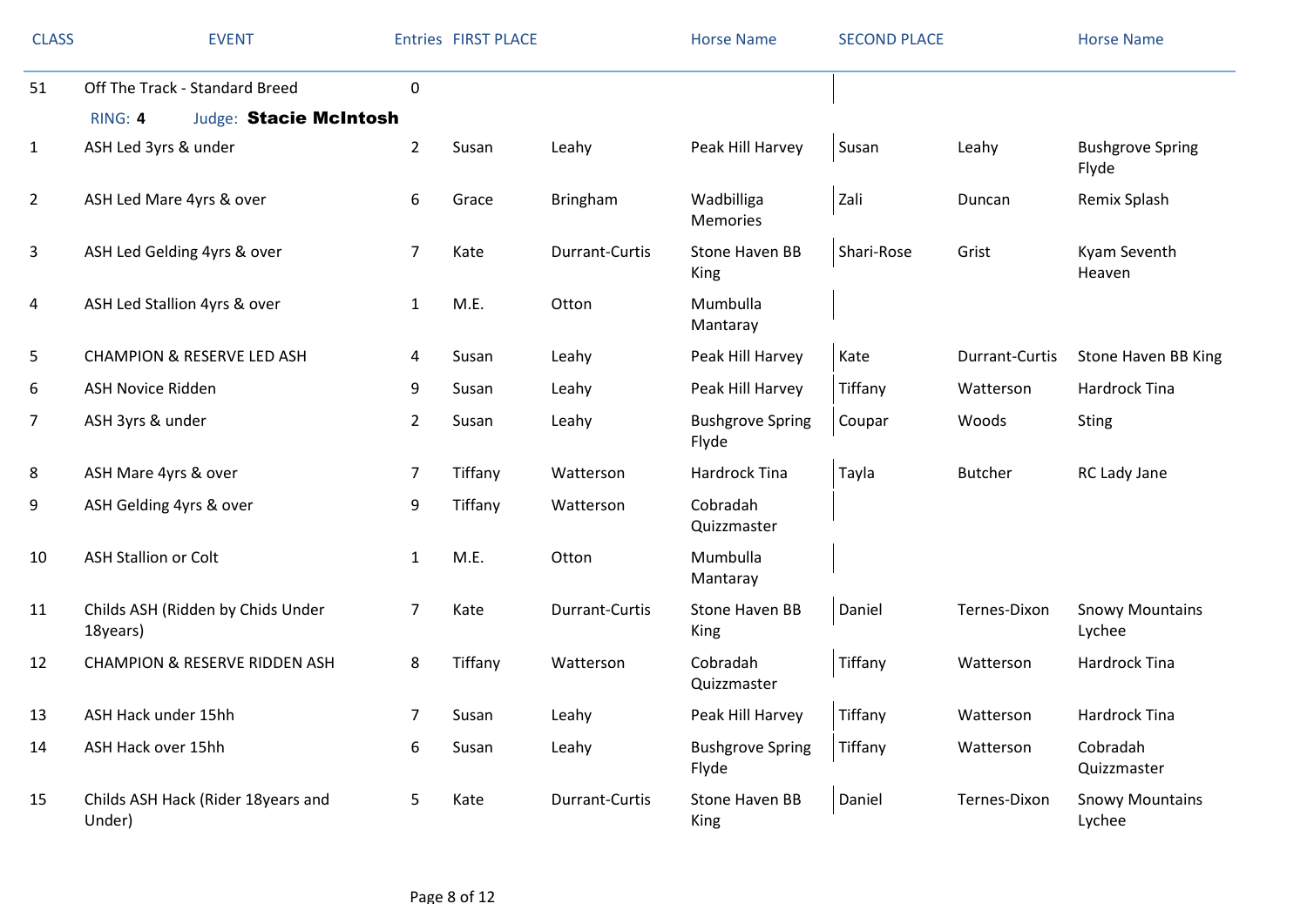| <b>CLASS</b> | <b>EVENT</b>                                                   |                | <b>Entries FIRST PLACE</b> |              | <b>Horse Name</b>                | <b>SECOND PLACE</b> |                | <b>Horse Name</b>                |
|--------------|----------------------------------------------------------------|----------------|----------------------------|--------------|----------------------------------|---------------------|----------------|----------------------------------|
| 16           | <b>CHAMPION &amp; RESERVE ASH HACK</b>                         | 4              | Susan                      | Leahy        | <b>Bushgrove Spring</b><br>Flyde | Tiffany             | Watterson      | Hardrock Tina                    |
| 17           | Novice working ASH                                             | $\overline{7}$ |                            |              |                                  | Tiffany             | Watterson      | <b>Hardrock Tina</b>             |
| 18           | Working ASH 3yrs & under                                       | $\overline{2}$ | Susan                      | Leahy        | Peak Hill Harvey                 | Coupar              | Woods          | Sting                            |
| 19           | Working ASH Mare 4yrs & over                                   | 4              | Tiffany                    | Watterson    | Hardrock Tina                    | Zali                | Duncan         | Remix Splash                     |
| 20           | Working ASH Gelding 4yrs & over                                | 4              | Daniel                     | Ternes-Dixon | <b>Snowy Mountains</b><br>Lychee | Neale               | Green          | Energy uxhet                     |
| 21           | Working ASH Stallion or Colt                                   | 0              |                            |              |                                  |                     |                |                                  |
| 22           | Childs Working ASH (Rider 18years and<br>Under)                | 4              | Daniel                     | Ternes-Dixon | <b>Snowy Mountains</b><br>Lychee | Zali                | Duncan         | Remix Splash                     |
| 23           | <b>CHAMPION &amp; RESERVE WORKING ASH</b>                      | 4              | Daniel                     | Ternes-Dixon | <b>Snowy Mountains</b><br>Lychee | Susan               | Leahy          | <b>Bushgrove Spring</b><br>Flyde |
| 24           | <b>SUPREME RIDDEN ASH</b>                                      | 5              | Susan                      | Leahy        | <b>Bushgrove Spring</b><br>Flyde |                     |                |                                  |
| 25           | Led ANSA 3yrs & under                                          | 0              |                            |              |                                  |                     |                |                                  |
| 26           | Led ANSA over 14- ne 15hh 4yrs & over                          | $\mathbf{1}$   | Sallie                     | Slater       | <b>Bayview Rich List</b>         |                     |                |                                  |
| 27           | Led ANSA over 15- ne 16hh 4yrs & over                          | $\overline{2}$ | Ella                       | Cowgill      | Bayview Toy Boy                  | Kate                | Durrant-Curtis | Stone Haven BB King              |
| 28           | Led ANSA over 16hh 4 yrs & over                                | $\mathbf{1}$   | Sallie                     | Slater       | Mr Porter                        |                     |                |                                  |
| 29           | <b>CHAMPION &amp; RESERVE LED ANSA</b>                         | 4              | Sallie                     | Slater       | Mr Porter                        | Sallie              | Slater         | Bayview Rich List                |
| 30           | Ridden ANSA 3yrs & under                                       | 0              |                            |              |                                  |                     |                |                                  |
| 31           | Ridden ANSA over 14 - ne 15hh 4yrs &<br>over                   | $\overline{2}$ | Sallie                     | Slater       | <b>Bayview Rich List</b>         | Kate                | Otton          | <b>CP Maserati</b>               |
| 32           | Ridden ANSA over 15 - ne16hh 4yrs &<br>over                    | $\overline{2}$ | Ella                       | Cowgill      | <b>Bayview Toy Boy</b>           | Kate                | Durrant-Curtis | Stone Haven BB King              |
| 33           | Ridden ANSA over 16hh 4yrs & over                              | $\overline{2}$ | Sallie                     | Slater       | Mr Porter                        | Jacqui              | Schofield      | <b>DP Rumours</b>                |
| 34           | <b>CHAMPION &amp; RESERVE RIDDEN ANSA</b>                      | 4              | Sallie                     | Slater       | Bayview Rich List                | Sallie              | Slater         | Mr Porter                        |
| 35           | Karizmah Malenka Memorial - Young<br>Ridden Horse 4yrs & under | $\mathbf{1}$   | Keith                      | Rollason     | Ferndale Goblin                  |                     |                |                                  |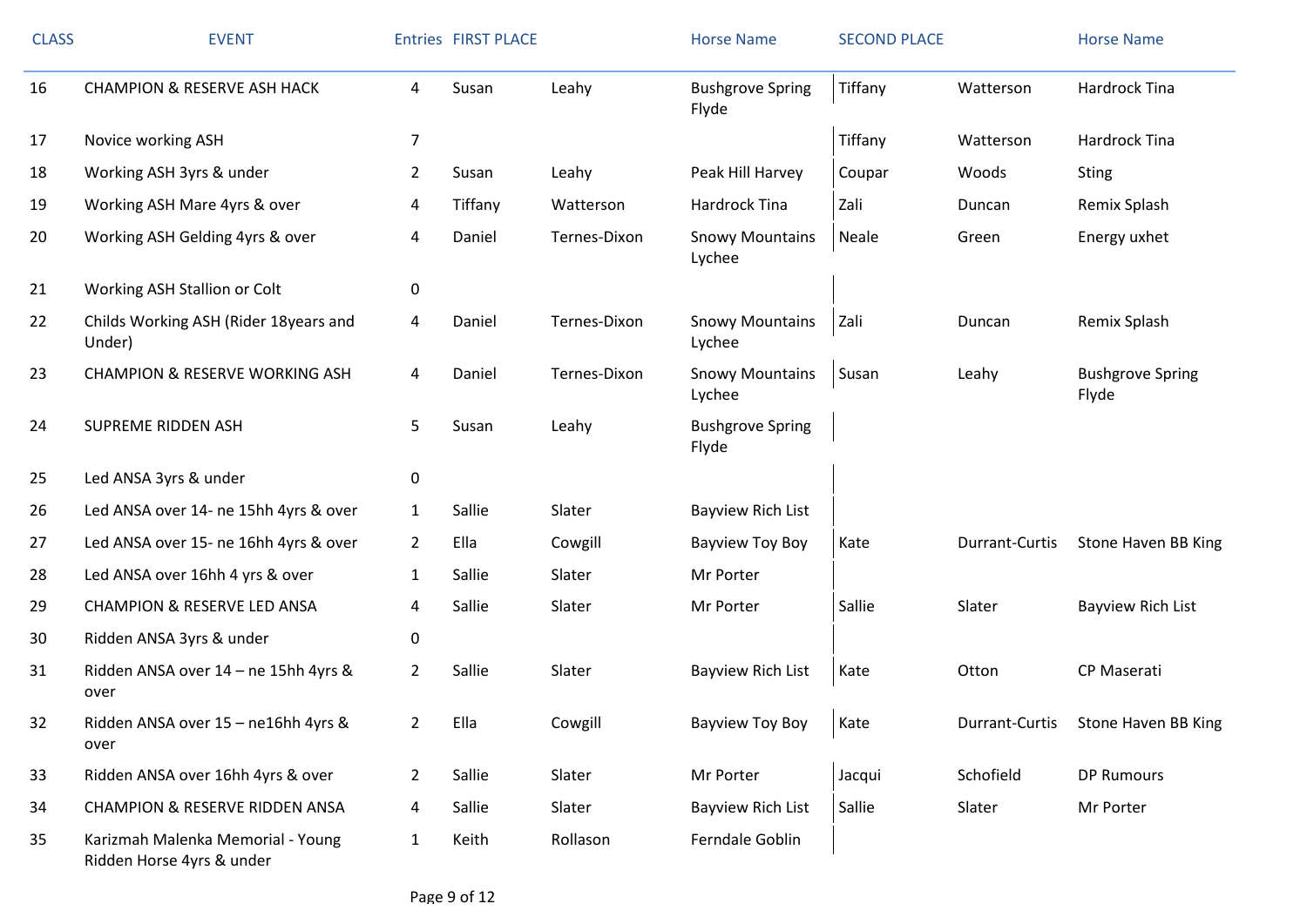| <b>CLASS</b>   | <b>EVENT</b>                           |              | <b>Entries FIRST PLACE</b> |         | <b>Horse Name</b>                | <b>SECOND PLACE</b> | <b>Horse Name</b> |
|----------------|----------------------------------------|--------------|----------------------------|---------|----------------------------------|---------------------|-------------------|
| 36             | SUPREME LED HORSE                      |              | Sallie                     | Slater  | <b>Bayview Rich List</b>         |                     |                   |
| 37             | SUPREME RIDER OF THE SHOW              |              | Sallie                     | Slater  | <b>Bayview Rich List</b>         |                     |                   |
| 38             | SUPREME RIDDEN HORSE                   |              | Sallie                     | Slater  | <b>Bayview Rich List</b>         |                     |                   |
|                | RING: 1<br>Judge:                      |              |                            |         |                                  |                     |                   |
| $\mathbf{1}$   | Bending Race 8 yrs & under             |              |                            |         |                                  |                     |                   |
| $\overline{2}$ | Bending race 9 yrs & under 13          |              |                            |         |                                  |                     |                   |
| 3              | Bending race 13yrs & under 16          |              |                            |         |                                  |                     |                   |
| 4              | Bending Race 16 years and Over         |              |                            |         |                                  |                     |                   |
| 5              | Flag Race 8 yrs & under                |              |                            |         |                                  |                     |                   |
| 6              | Flag Race 9 yrs & under 13             |              |                            |         |                                  |                     |                   |
| $\overline{7}$ | Flag Race 13 yrs & under 16            |              |                            |         |                                  |                     |                   |
| 8              | Flag Race 16 years and Over            |              |                            |         |                                  |                     |                   |
| 9              | Barrel Race 8 yrs & under              |              |                            |         |                                  |                     |                   |
| 10             | Barrel Race 9 yrs & under 13           |              |                            |         |                                  |                     |                   |
| 11             | Barrel Race 13 yrs & under 16          |              |                            |         |                                  |                     |                   |
| 12             | Barrel Race 16 years and Over          |              |                            |         |                                  |                     |                   |
| 13             | Led Heavy Horse - Young stock und.3yrs |              |                            |         |                                  |                     |                   |
| 14             | Led Heavy Horse - Stallion             |              |                            |         |                                  |                     |                   |
| 15             | Led Heavy Horse - Mare                 |              |                            |         |                                  |                     |                   |
| 16             | Led Heavy Horse - Gelding              |              |                            |         |                                  |                     |                   |
| 17             | Led Heavy Horse- Any Other Breed       |              |                            |         |                                  |                     |                   |
| 18             | CHAMPION & RESERVE LED HEAVY HORSE     |              |                            |         |                                  |                     |                   |
| 19             | <b>Turnout Class</b>                   | $\mathbf{1}$ | Sarah                      | Keevers | <b>Wooleen Miss</b><br>Henrietta |                     |                   |
| 20             | Novice Driver                          | $\mathbf{1}$ | Ron                        | Atkins  | Mary                             |                     |                   |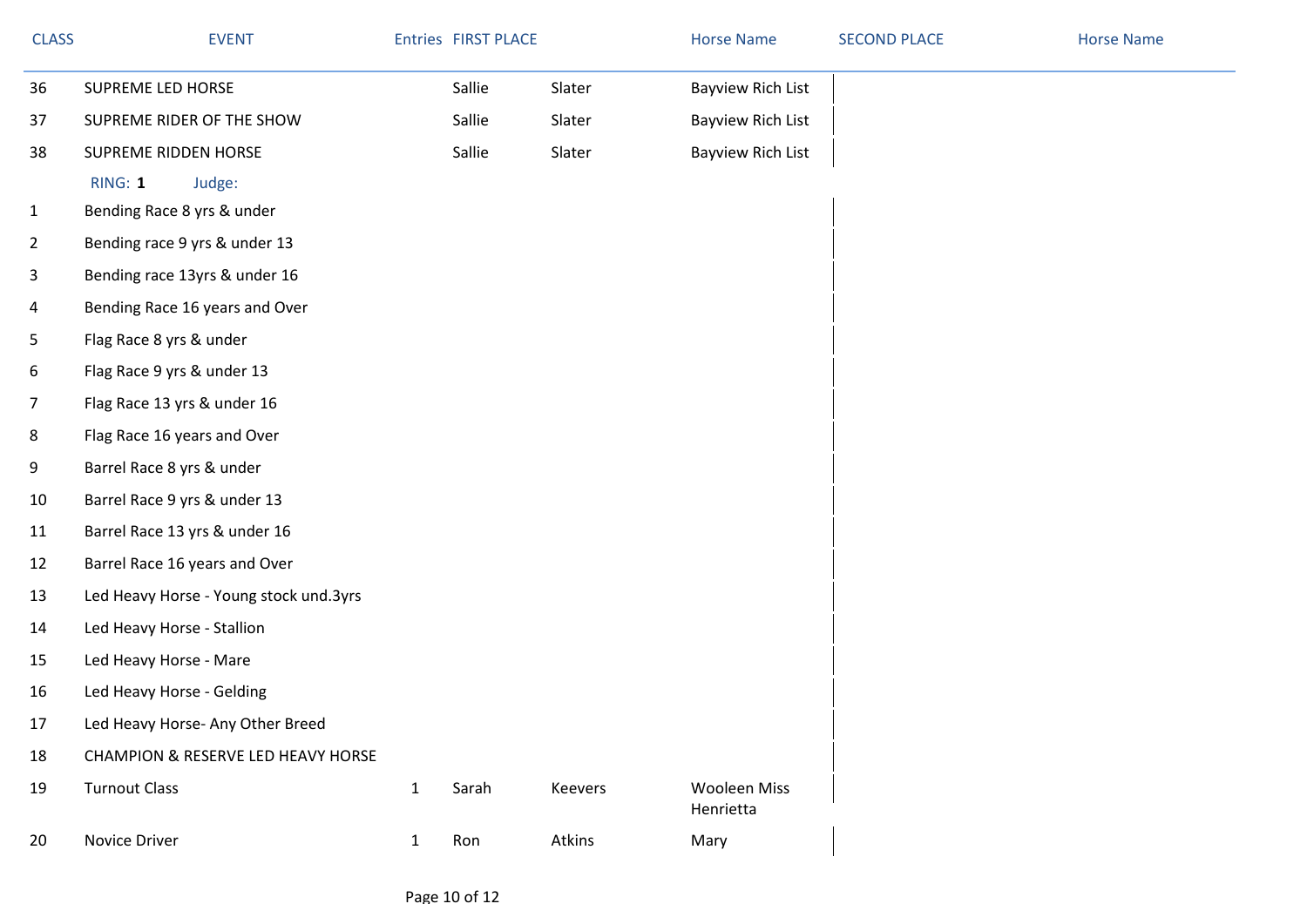| <b>CLASS</b>   | <b>EVENT</b>                                             |                | <b>Entries FIRST PLACE</b> |            | <b>Horse Name</b>                | <b>SECOND PLACE</b> |            | <b>Horse Name</b>                |
|----------------|----------------------------------------------------------|----------------|----------------------------|------------|----------------------------------|---------------------|------------|----------------------------------|
| 21             | Driven under 12hh                                        | $\mathsf{3}$   | Sarah                      | Keevers    | <b>Wooleen Miss</b><br>Henrietta | Lisa                | Harrington | Leflirteus Valet                 |
| 22             | Driven 12hh & ne 13.2hh                                  | 0              |                            |            |                                  |                     |            |                                  |
| 23             | Driven 13.2hh & ne 15hh                                  | 0              |                            |            |                                  |                     |            |                                  |
| 24             | Driven Over 15hh                                         | $\pmb{0}$      |                            |            |                                  |                     |            |                                  |
| 25             | Open Driver                                              | $\mathsf{3}$   | Lisa                       | Harrington | Leflirteus Valet                 | Sarah               | Keevers    | <b>Wooleen Miss</b><br>Henrietta |
| 26             | <b>CHAMPION &amp; RESERVE HARNESS HORSE</b>              | $\mathbf{3}$   | Sarah                      | Keevers    | <b>Wooleen Miss</b><br>Henrietta | Lisa                | Harrington | Leflirteus Valet                 |
| 27             | Heavy Horse - Long Reining                               | $\overline{2}$ | Ron                        | Atkins     | Princess                         | Ron                 | Atkins     | Mary                             |
| 28             | Heavy Horse - Sled or implement                          | $\pmb{0}$      |                            |            |                                  |                     |            |                                  |
| 29             | Two or Four Wheel driven in single, pairs<br>or team     | $\pmb{0}$      |                            |            |                                  |                     |            |                                  |
| 30             | <b>Tradesman's Turnout</b>                               | 0              |                            |            |                                  |                     |            |                                  |
| 31             | JIM COLE MEMORIAL Champion & Res.<br>Heavy Working Horse | $\overline{2}$ | Ron                        | Atkins     | Princess                         | Ron                 | Atkins     | Mary                             |
|                | RING: 2<br>Judge:                                        |                |                            |            |                                  |                     |            |                                  |
| $\mathbf{1}$   | Mini Rodeo U10                                           |                |                            |            |                                  |                     |            |                                  |
| $\overline{2}$ | Mini Rodeo 10-12                                         |                |                            |            |                                  |                     |            |                                  |
| 3              | Mini Rodeo 13-15                                         |                |                            |            |                                  |                     |            |                                  |
| 4              | Junior Steer Ride                                        |                |                            |            |                                  |                     |            |                                  |
| 5              | Female Heifer Ride                                       |                |                            |            |                                  |                     |            |                                  |
| 6              | Junior Team Sorting                                      |                |                            |            |                                  |                     |            |                                  |
| $\overline{7}$ | Open Team Sorting                                        |                |                            |            |                                  |                     |            |                                  |
| 8              | Dog High Jump                                            |                |                            |            |                                  |                     |            |                                  |
| 9              | Hay Stack                                                |                |                            |            |                                  |                     |            |                                  |
| 10             | <b>Bungy Pull</b>                                        |                |                            |            |                                  |                     |            |                                  |